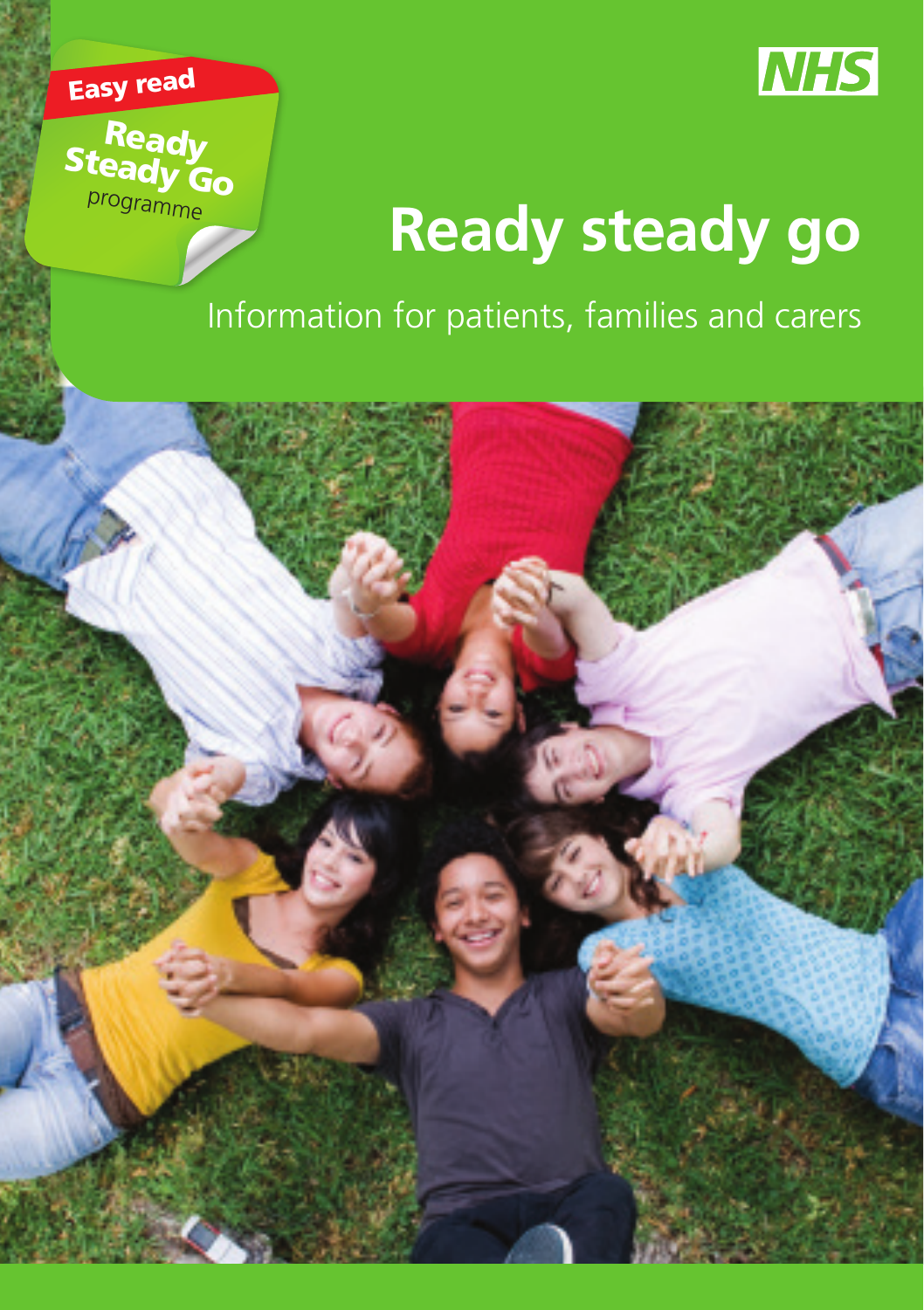

Knowing that you have a long term condition can be worrying.



We have made the 'Ready Steady Go' programme to help support you.



**Who is it for?** You, if you have a long term condition.



#### **What is it?**

A programme to help you gain knowledge and skills to manage your condition.



### **Why?**

So you know how to deal with things and feel supported.



## **How?**

Your team will help you:

- **manage** your condition
- **learn about** your treatment
- **gain the confidence** to ask questions and be involved in decisions about your care
- know when to get help and **who to contact** in an emergency
- **find out about** support networks available.



To find out more online visit: **www.uhs.nhs.uk/readysteadygo**

# Ask 3 Questions

**There may be choices to make about your healthcare.** 

Make sure you get the answers to these three questions:<sup>\*</sup>

#### **What are my** choices?

**each choice? How do I get** support **to help me make a decision that is** right for me**?**

**What is** good **and** bad **about** 



Your healthcare team needs you to tell them what is important to you. **It's about shared decision making.** 



\*Ask 3 Questions has been adapted with kind permission from the MAGIC programme, supported by the Health Foundation. Ask 3 Questions is based on Shepherd HL, et al. Three questions that parents can ask to improve the quality of information physicians give about treatment options: A cross-over trial. Patient education and Counselling, 2011;84: 379-85